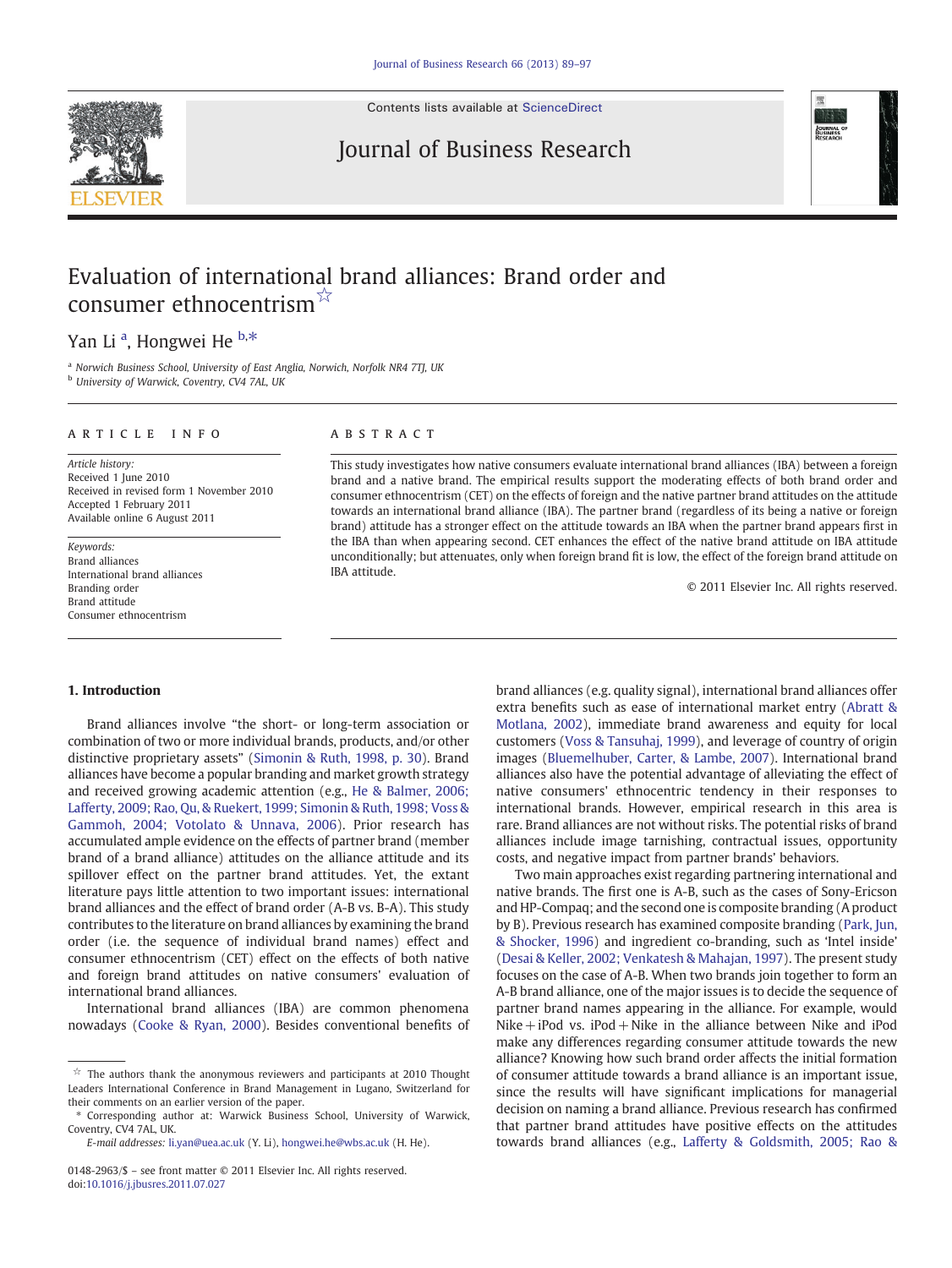[Ruekert, 1994; Simonin & Ruth, 1998; Washburn, Till, & Priluck, 2004](#page--1-0)). However, the extant literature is thin on how brand order affects the magnitude of the effect of a focal partner brand attitude on brand alliance attitude. For an international brand alliance, the transfer of partner brand attitudes to the brand alliance does not only depend on the brand order, but also on other factors, such as consumer ethnocentrism (CET)—consumers' beliefs about the appropriateness and morality of buying foreign-made products ([Shimp & Sharma,](#page--1-0) [1987\)](#page--1-0). CET is especially relevant for international brand alliances where the domestic brand has a strong native base, as prior research has found that although CET could affect both domestic and foreign brand attitudes, CET tends to have stronger effects on domestic brand attitudes ([Supphellen & Rittenburg, 2001](#page--1-0)).

This study contributes to the literature by empirically, for the first time, examining the brand order effect and consumer ethnocentrism (CET) on the transfer of partner brand attitudes to international brand alliances (IBA). By doing so, this study sheds some important insights on the issues of IBA and CET. First, this research is a pioneer study on the brand order effect in an international context. Given the increasing popularity of cross-border brand alliances and joint ventures, and the salient issue of branding for international alliances and joint ventures, this study accentuates the role of brand order in the initial process of consumer attitude formation. Second, the study for the first time examines the effect of CET in the context of IBA. Given the nature of IBA involving both domestic and foreign brands, examining the effect of CET is particularly interesting in not only extending knowledge on CET's impact but also testing the moderating effect of CET on brand attitude dynamism within an IBA. Third, this study further tests how CET and brand-specific fit together moderates the brand order effect. Knowing the effects of the above factors has clear implications for managerial decision in international brand expansion and brand naming strategy for international alliances.

#### 2. Literature review and hypotheses development

### 2.1. Brand alliances

Compared to direct brand extensions or introduction of new brands, brand alliances offer multiple benefits: such as multiple quality and image endorsements, and complementary brand associations for the new products. A brand partner can signal incremental product quality, because a brand alliance conveys the message that only a high quality brand would be combined with another high quality brand [\(Rao & Ruekert, 1994\)](#page--1-0). Three major themes of research exist in this growing body of literature: effects on brand alliances, effects of brand alliances and international brand alliances. Studies on the effect on brand alliances focus on the various factors influencing the formation of attitude towards the newly formed brand alliances (e.g., [Lafferty,](#page--1-0) [Goldsmith, & Hult, 2004; Park et al., 1996; Voss & Gammoh, 2004;](#page--1-0) [Washburn, Till, & Priluck, 2000\)](#page--1-0). For example, [Washburn et al.'s \(2004\)](#page--1-0) study examines the effect of customer-based brand equity of partner brands on the evaluation of a brand alliance and the evaluation of the search, experience, and credence attribute performance of the alliance brand. [Voss and Gammoh \(2004\)](#page--1-0) examine how adding one more ally to the brand alliances can enhance brand evaluation of the focal unknown brand. [Desai and Keller \(2002\)](#page--1-0) find that cobranded ingredient (as compared to self-branded ingredient), in general, facilitates initial brand extension acceptance; whilst [Venkatesh and](#page--1-0) [Mahajan \(1997\)](#page--1-0) warn that products with branded components need not necessarily lead to better price premium if incongruity between branded components exists or if domination of one of the components over the other is present.

Research on the effects of brand alliances examines the spillover effects of brand alliances on subsequent attitudes towards the partner brands [\(Gammoh, Voss, & Chakraborty, 2006; Lafferty & Goldsmith,](#page--1-0) [2005\)](#page--1-0). [Lafferty and Goldsmith \(2005\)](#page--1-0) investigate how cause-brand alliances influence both the causes and the brands. They find that forming an alliance with a familiar brand improves the image of an unfamiliar cause, but not a familiar cause; whereas forming an alliance with a cause improves brand attitude regardless of the cause's familiarity. Some studies examine both the effects of and on brand alliances at the same time. [Simonin and Ruth \(1998\)](#page--1-0) examine how partner brands' attitudes and familiarities affect brand alliances attitudes, and how brand alliances attitudes produce spillover effects on subsequent partner brands attitudes. In addition, [Votolato and](#page--1-0) [Unnava \(2006\)](#page--1-0) investigate how one partner's negative behavior (immorality vs. incompetence) affects the other partner brand. [Gammoh et al.'s \(2006\)](#page--1-0) study demonstrates how levels of cognitive elaboration and message argument strength of a reputed brand partner affect consumers' evaluation of an unknown brand.

International brand alliances (IBA) are common phenomena nowadays [\(Cooke & Ryan, 2000\)](#page--1-0). Companies can use a number of different branding strategies to launch new products into an international market. These strategies include direct brand extension of an existing brand to the new product, introducing a new brand for the new product, and collaborating with a local brand (or another foreign brand) to establish a brand alliance for the new product. Collaborating with a native brand has the benefits of quickly gaining trust, local knowledge, expertise/know-how, established distribution channels, native brand's brand value and category reputation [\(Abratt &](#page--1-0) [Motlana, 2002; Bluemelhuber et al., 2007; Voss & Tansuhaj, 1999](#page--1-0)). Similarly, for a native brand, collaborating with an international brand to launch a new product is also a viable strategy, since local brand can also benefit from international brand's global reputation and expertise/know-how.

The above review of the literature on (international) brand alliances suggests that research on the following two areas is rather thin: (a) the effect of brand naming sequence (brand order) on brand alliance attitude; and (b) brand alliances at an international context, despite its popularity in practice. Although brand attitudes are transferable across different brand categories in the context of brand alliances, how they are transferable with different brand strategies is not clear. The present study fills this gap by exploring the moderating effects of brand order and consumer ethnocentrism (CET) on the effects of partner brand attitudes on IBA attitude. Fig. 1 illustrates the conceptual framework of this study.

#### 2.2. Brand order and the effect of partner brand attitude

Prior research finds that partner brand attitudes influence brand alliances attitude [\(Lafferty et al., 2004; Park et al., 1996; Rodrigue &](#page--1-0) [Biswas, 2004; Simonin & Ruth, 1998](#page--1-0)). In the case of IBA, such a positive



Fig. 1. Research framework. Note:  $FB =$  Foreign Brand;  $NB =$  Native Brand;  $BB =$ Between-Brand; CET = Consumer Ethnocentric Tendency; IBA = International Brand Alliance.